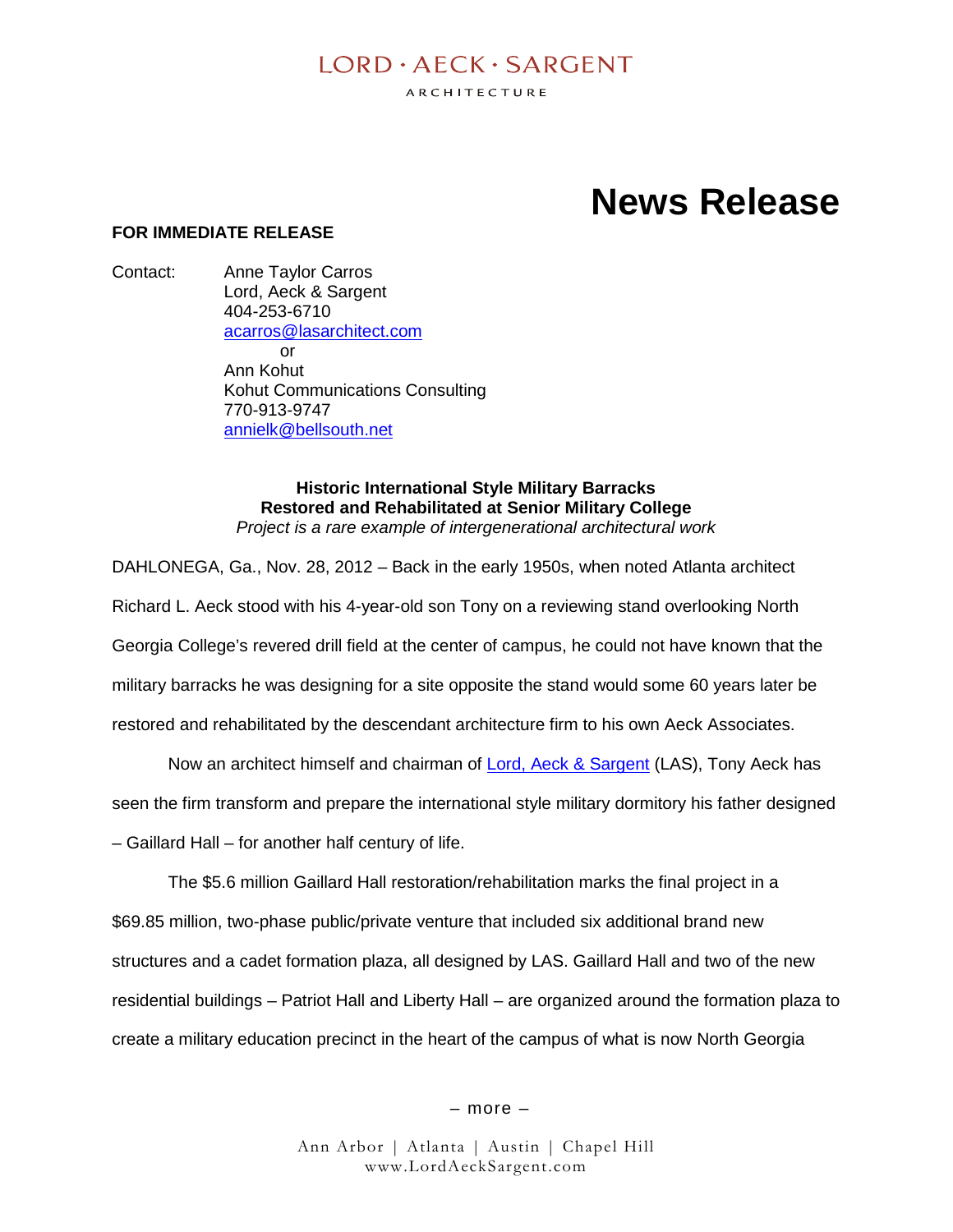College & State University (North Georgia).<sup>1</sup> Nestled in the foothills of the Appalachian Mountains, the university is one of only six senior military colleges in the United States.

At one point during the planning of the university's military precinct, Gaillard Hall was slated for demolition. However, LAS, which led the historic preservation component of North Georgia's campus master plan, recommended that it be saved due to its historic significance as the campus' best example of mid-20<sup>th</sup> century architecture and its unique proximity and relationship to the historic drill field. Ultimately, campus officials along with the University System of Georgia Board of Regents and the Georgia Historic Preservation Division agreed that Gaillard was both "a good example of international style architecture and a historically significant building," said Mac McConnell, North Georgia vice president for business and finance.

### **Historic for the 21st Century**

Despite its historic importance, Gaillard's interior had to undergo extensive changes in order to be viable for current uses and to be competitive with new housing stock offered on campus.

"The challenge for LAS was to take a 1950s era dormitory and retrofit it into a modern living environment with all of the amenities of a  $21<sup>st</sup>$  century residence hall," McConnell said. "The floor-to-ceiling height was extremely limited, so the building didn't easily lend itself to transformation. LAS had to find creative ways to fit modern building systems (air conditioning, life safety, electrical, plumbing and data) into a structure that really wasn't designed for that and more importantly, to make it an elegant solution."

\_\_\_\_\_\_\_\_\_\_\_\_\_\_\_\_\_\_\_\_\_\_\_\_\_\_\_\_\_\_\_\_\_\_\_\_\_\_\_\_\_\_\_\_\_\_\_\_\_\_\_

<sup>&</sup>lt;sup>1</sup>In January 2013, pending approval by the Southern Association of Colleges and Schools Commission on Colleges, North Georgia College & State University is scheduled to consolidate with Gainesville State College to become the University of North Georgia.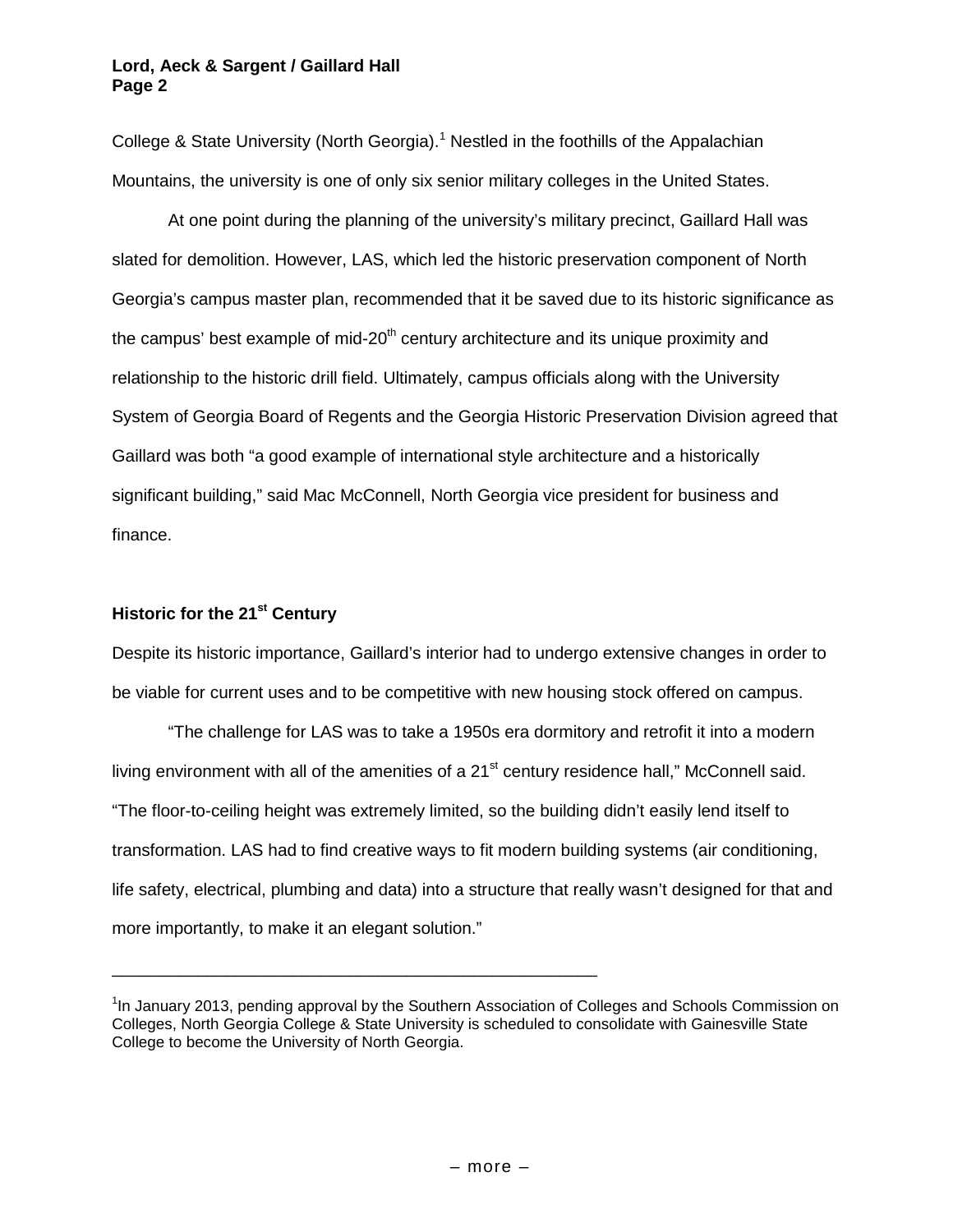"Our goal was to sensitively retrofit Gaillard to be consistent with the newly constructed military housing on campus while maintaining as much of the interior and exterior historic fabric as possible," said Ross Davis, who served as LAS' Gaillard project architect.

To that end, the LAS design team devised a strategy to leave intact the signature ceramic glazed terra cotta corridor walls and existing door locations by converting every other room into a shared adjoining bathroom – but otherwise retaining the basic building organization.

The final plan essentially took three existing double-occupancy units and turned the center one into a shared bathroom and separate mechanical room that served the suite. Each semi-suite has an entry door for each of the bedrooms, and a middle door that provides corridor access to the mechanical room, enabling the semi-suites to be serviced without disturbing the residents.

At the end of each corridor in the three-story building with staggered wings, this space – no longer needed for a common bathroom – was combined with the adjacent room and converted into open dayrooms that serve as amenity study and leisure spaces for the cadets. They are designed flexibly to also serve as assembly locations for cadet meetings and training.

The most significant and historically intact space in the building is the dramatic split-level lobby that helps to mediate the significant topography on the campus. Two elevators also were also installed to make Gaillard Hall ADA-compliant.

The building exterior, largely in good structural shape, still needed repair. The restoration work included:

- Selective re-pointing and cleaning the red brick
- Refurbishment of the signature historic steel windows of the lobby that included replacement of the single-pane glass with energy-efficient insulated glass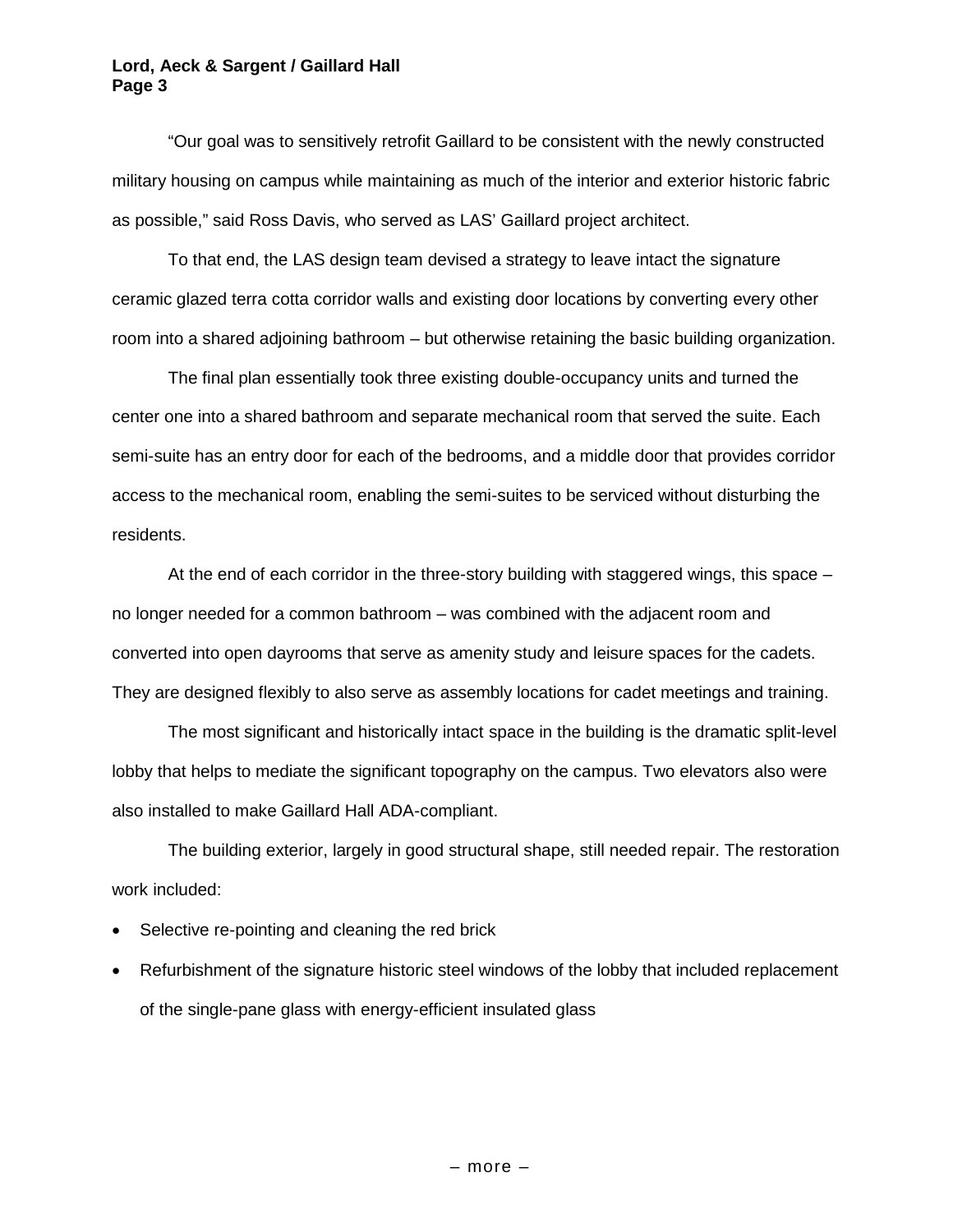- Replacement of the windows in each of the semi-suites. These windows were not original to the structure and were replaced with units that were more historically appropriate and that provided improved energy performance
- Addition of a new water-source heat pump system to provide heating and air conditioning to the building
- Installation of a new roof

"You'd never know from the outside that the building was restored. It almost looks brand new," Davis said.

#### **Proven value**

While Gaillard now has 166 beds compared to the original 280 bed count, the military village's three residence halls now house a total of 782 beds.

"While we sacrificed bed count, we added suite-style bathrooms, new common areas and community amenities to make Gaillard equivalent to North Georgia's other military housing," Davis noted.

Tony Aeck, who still has his father's handwritten notebooks pertaining to the building's design and construction, noted that Gaillard was built in two phases completed in 1954 and 1961, respectively, for a total construction cost of exactly \$580,148.22.

"So for a total investment of less than \$6.2 million, North Georgia has a building that will last at least 100 years from the time it was originally constructed," Aeck said.

The value is only part of the story. Said North Georgia's McConnell, "Gaillard has a strong presence and holds a prominent hilltop location overlooking the drill field. It's a good part of the fabric of our campus, and we couldn't be happier with the result. And, it's not often that you get intergenerational architectural work done on a building!"